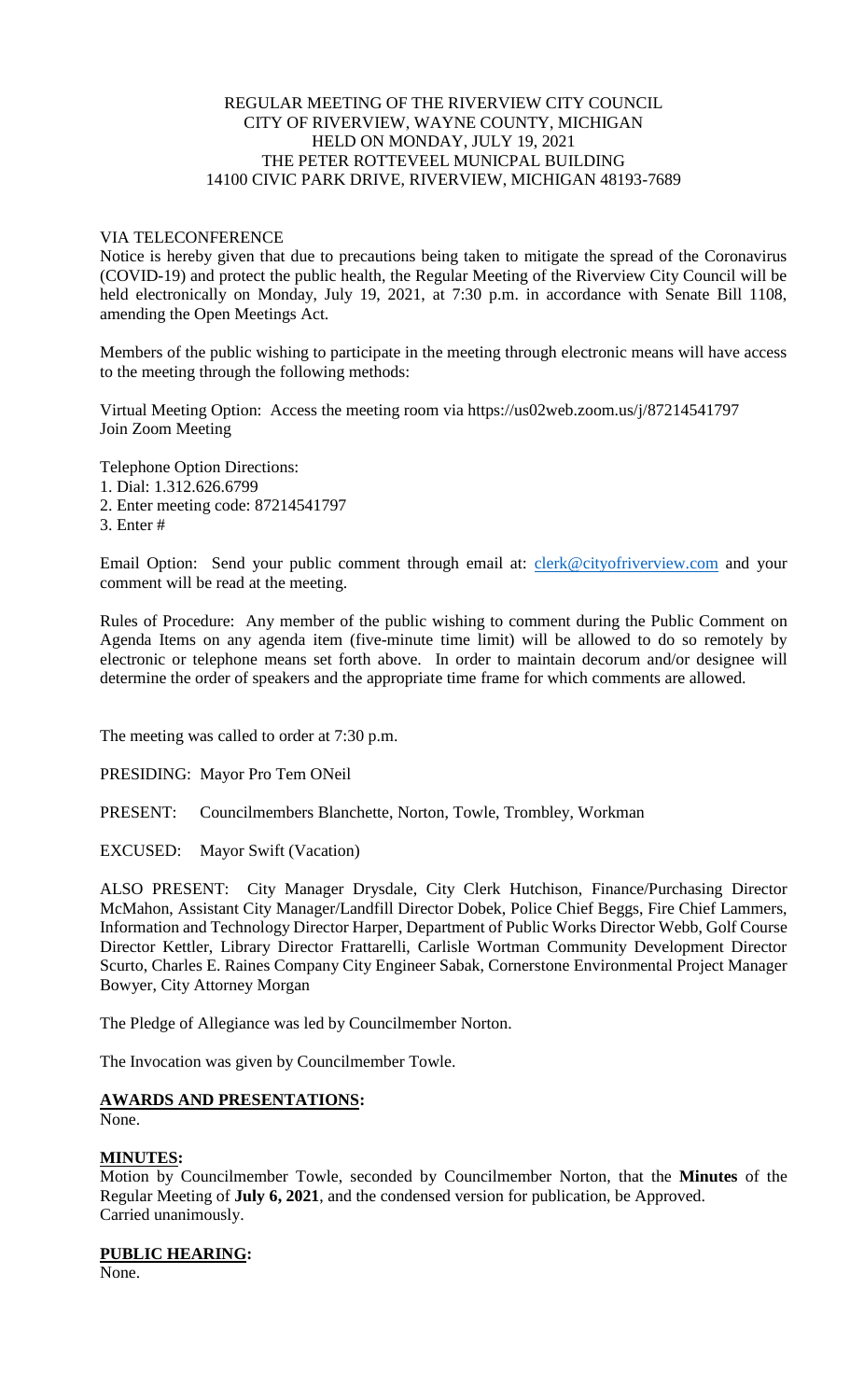### **PUBLIC COMMENTS:**

The Mayor Pro Tem offered public comments.

### **ORGANIZATIONAL BUSINESS:**

Motion by Councilmember Trombley, seconded by Councilmember Workman, that the Reappointments of Ms**. Mary Jarosz** and Mr. **Daniel Sand** to the **Zoning Board** of Appeals and Adjustments for Three-year terms set to expire **July 31, 2024**, be Approved. Carried unanimously.

Motion by Councilmember Trombley, seconded by Councilmember Workman, that the Reappointments of Ms. **Pamela Brown** and Ms. **Mihoko Ceaser** to the **Beautification Commission** for Three-year terms set to expire **July 31, 2024,** be Approved. Carried unanimously.

Motion by Councilmember Trombley, seconded by Councilmember Workman, that the Reappointments of Ms. **Molly Chrusciel** and Ms. **Harmoni Eggert** to the **Parks** and **Recreation** Commission for Two-year terms set to expire **July 31, 2023,** be Approved. Carried unanimously.

#### **CONSENT AGREEMENT:**

Motion by Councilmember Norton, seconded by Councilmember Towle, that the **Consent Agenda** be approved as follows:

- Authorize Execution of **Addendums Extending Agreement** for **Pest Control** for **Municipal Building** with **Premier Pest Management, Inc.**
- Accept **Donation** of **two** (2) **Lifepak 1000 Defibrillators** from **Beaumont Hospital Trenton.**

#### **RESOLUTIONS:**

EXCUSED: Mayor Swift

Motion by Councilmember Towle, seconded by Councilmember Norton, that Resolution No. **21-16**, Approving the **Senior Alliance 2022 Annual Implementation Plan (AIP),** be Adopted.

# RESOLUTION NO. 21-16 CITY OF RIVERVIEW RESOLUTION OF THE CITY COUNCIL OF THE CITY OF RIVERVIEW AFFIRMING APPROVAL OF THE SENIOR ALLIANCE 2022 ANNUAL IMPLEMENTATION PLAN FOR AGING SERVICES

- WHEREAS, the City Council of the City of Riverview, Wayne County, Michigan recognizes the role of The Senior Alliance as the designated Area Agency on Aging for Southern and Western Wayne County to be responsible for planning, developing, coordinating, monitoring, and managing a comprehensive organized service delivery system of services for older adults and caregivers; and
- WHEREAS, the 34 communities of Southern and Western Wayne County, including the City of Riverview comprises the Planning and Service Area to the agency's governing body; and
- WHEREAS, the Aging and Adult Services Agency require local Area Agencies on Aging to request approvals of their Annual Implementation Plan from their local governments; and
- WHEREAS, The Senior Alliance has submitted the plan to this honorable body in accordance with federal and state laws; and
- WHEREAS, The Senior Alliance has held a public hearing for client, caregiver, and service provider population feedback which contributed to the development of the Annual Implementation Plan for Fiscal Year (FY) 2022.
- NOW, THEREFORE, BE IT RESOLVED that this honorable body of the City of Riverview approves the Annual Implementation Plan for Fiscal Year (FY) 2022, as presented to the City.
- AYES: Mayor Pro Tem ONeil, Councilmembers Blanchette, Norton, Towle, Trombley, Workman NAYS: None.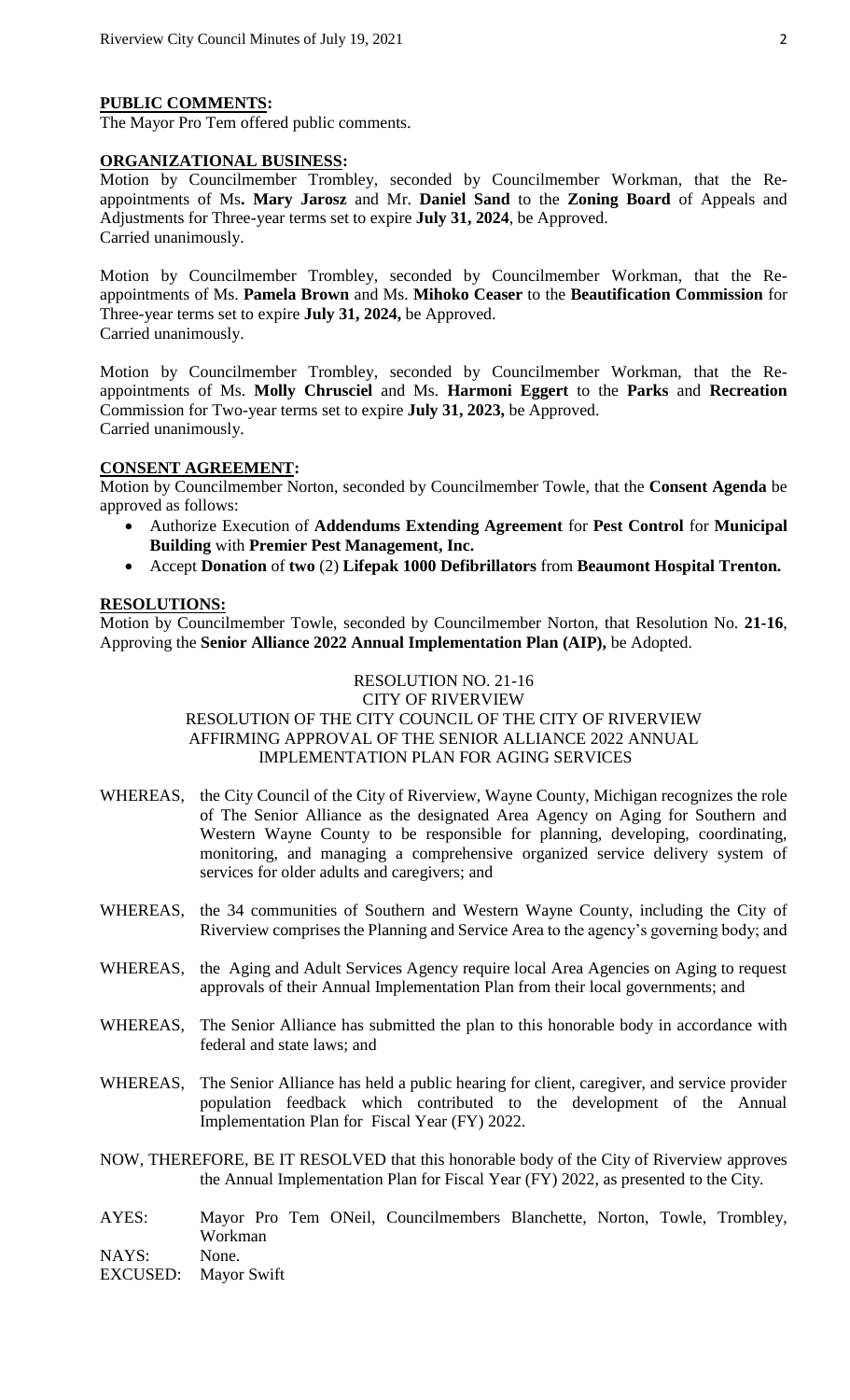ADOPTED this 19th day of July, 2021.

ATTEST:

Sussie ONeil, Mayor Pro Tem

\_\_\_\_\_\_\_\_\_\_\_\_\_\_\_\_\_\_\_\_\_\_\_\_\_\_\_\_\_\_\_\_\_\_\_\_\_\_\_\_

\_\_\_\_\_\_\_\_\_\_\_\_\_\_\_\_\_\_\_\_\_\_\_\_\_\_\_\_\_\_\_\_\_\_\_\_\_\_\_\_

I, Cynthia M. Hutchison, duly authorized City Clerk of the City of Riverview, do hereby certify the attached Resolution, Affirming Approval of the Senior Alliance 2022 Annual Implementation Plan for Aging Services, is a true copy of a resolution adopted by the Riverview City Council at their regular meeting of July 19 2021.

 $(S E A L)$ 

Cynthia M. Hutchison, City Clerk

#### **ADMINISTRATION**:

Motion by Councilmember Trombley seconded by Councilmember Towle, that Authorization for the **Addendum** to the Inter-local Agreement for Shared Information Network Consortium **(SINC)** be Approved.

Carried unanimously.

Motion by Councilmember Workman, seconded by Councilmember Towle, that the Authorization for **Environmental Engineering Services** with **Tetratech** be Approved; in concurrence with the Land Preserve Committee at their meeting of June 14, 2021. Carried unanimously.

Motion by Councilmember Workman, seconded by Councilmember Norton, that Authorization for Execution of **Addendum Extending** Agreement for **Watermain Replacement** to **Bidigare Contractors** for the **Pennsylvania** W**atermain Replacement** for \$**514,550.00** with ten percent (10%) contingency of **\$51,455.00**, for a total amount of **\$566,005.00**; and that Authorization for **Field Engineering** and **Contract Management** Fees to **Charles E. Raines** Company in the Amount Not to Exceed **\$92,619.00**, be Approved.

AYES: Mayor Pro Tem ONeil, Councilmembers Blanchette, Norton, Towle, Workman NAYS: Councilmember Trombley Motion carried.

## **ORDINANCES:**

Motion by Councilmember Norton, seconded by Councilmember Towle, that the Clerk be Authorized to give the **First Reading**, by title only, of Proposed Ordinance **No. 723** – An Ordinance to Amend Chapter 34, "Law Enforcement," Section 34-31, Regarding **Employment Standards** for the **Police**  Department to be Consistent with State Law. Carried unanimously.

### PROPOSED ORDINANCE NO. 723

AN ORDINANCE TO AMEND CHAPTER 34, "LAW ENFORCEMENT,"OF THE RIVERVIEW CODE OF ORDINANCES, BY THE REPEAL AND READOPTION OF SECTION 34-32, "MINIMUM EMPLOYMENT STANDARDS ADOPTED," OF ARTICLE II, "POLICE DEPARTMENT," TO UPDATE THE SECTION AND TO BE OTHERWISE CONSISTENT WITH STATE LAW

Motion by Councilmember Trombley, seconded by Councilmember Towle, that the Clerk be Authorized to give the **First Reading**, by title only, of Proposed Ordinance **No. 724** – An Ordinance to Amend the City of Riverview's **Zoning Map** to **Replace** the **M-2 General Industrial District** with the **Public/Semi-Public (PSP) District**, to **Allow Recreation Uses** on Specific Vacant Property East of West Jefferson Avenue.

Carried unanimously.

# PROPOSED ORDINANCE NO. 724

AN ORDINANCE TO AMEND THE CITY OF RIVERVIEW'S ZONING ORDINANCE, TO ACCOMPLISH THE REZONING OF A PARCEL OF LAND FROM THE EXISTING M-2 GENERAL INDUSTRIAL DISTRICT UNDER